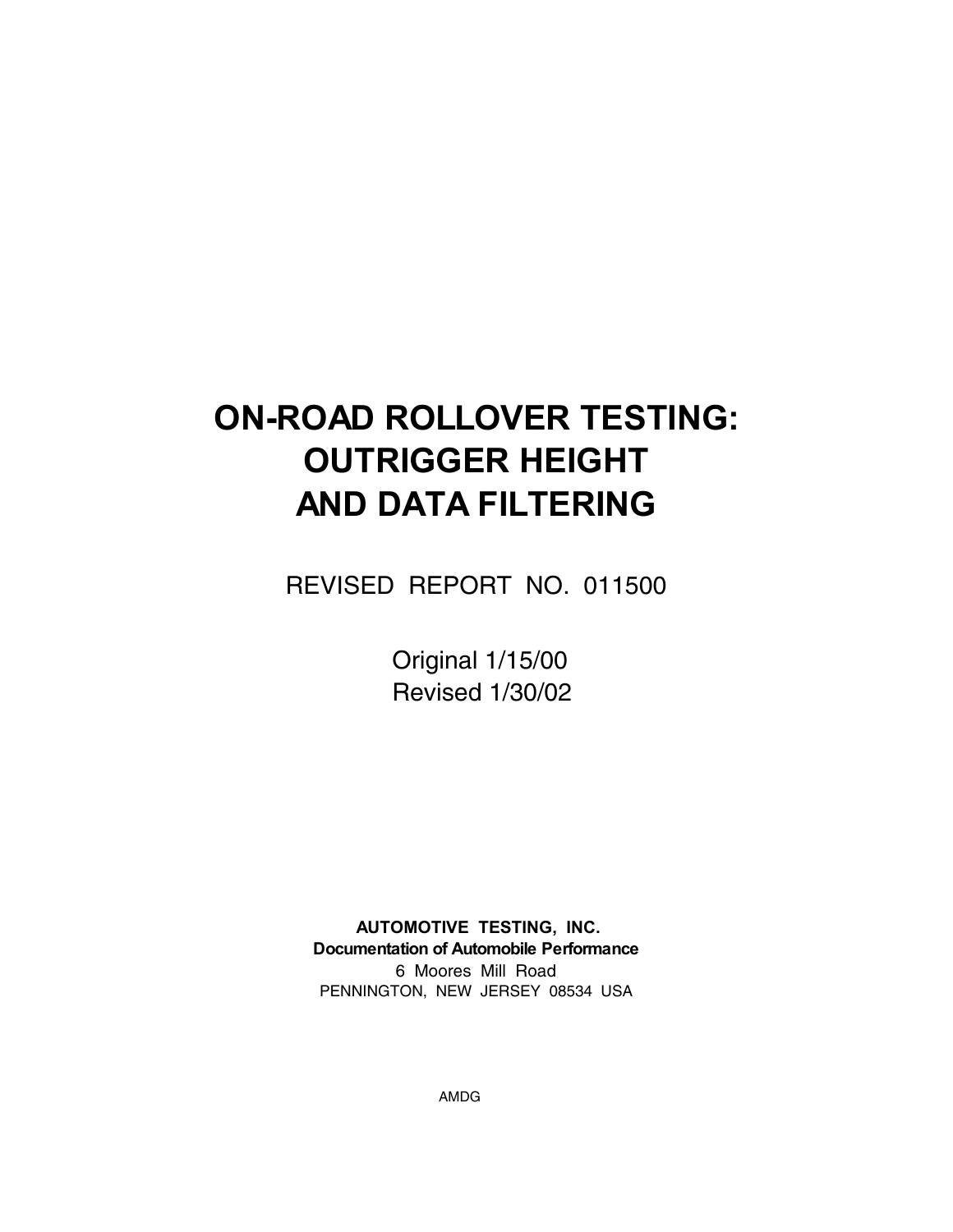## **ON-ROAD ROLLOVER TESTING: OUTRIGGER HEIGHT AND DATA FILTERING**

## **ABSTRACT**

A single degree of freedom rollover model is used to suggest guidelines for outrigger installation and for data filtering.

# **INTRODUCTION**

Dynamic testing for vehicle rollover characteristics requires knowledge regarding the effects of sideforce over time on roll energy, for filtering the test data. Height setting of the outriggers must be made with view of the data sought, but also with consideration of safety implications of the forces acting on the outriggers.

# **WHEN DOES ROLLOVER BEGIN?**

Tip-up begins when the rollover moment—sideforce times CG height—exceeds the restoring moment—weight times the effective half-track (Figure 1). With "two wheel lift" the CG height increases and the effective T/2 decreases: therefore the tip-up angle will accelerate so long as "excess sideforce" remains. If the excess sideforce is of too-short duration the two wheel lift will be only momentary.

A fundamental question is "When does rollover begin?" In processing test data the roll angle and roll rate traces give a indication of the instability point. Under moderate sideforce the vehicle will tend to roll at a decreasing rate (as a damped second-order system) until the quasi-steady "roll angle per g" is reached. The roll consists of two motions: the sprung mass on the suspension and the total vehicle on its tires. Under moderate sideforce the two motions combine as one, but as the roll instability point is passed the *total vehicle* roll angle will begin to increase at an increasing rate until outrigger strikedown. The inflection point in the roll angle trace between decreasing and increasing roll rate is the "tip-up point" of unstable behavior. The inflection point usually appears after visible one-wheel lift and coincident with the beginning of two-wheel lift. However, it can also occur shortly after visible two-wheel lift.

# **EXAMPLES**

This rollover behavior can be seen in results of tip-up threshold testing. These tests use ATI's outriggers (Figure 2), which have an air-cylinder force cushion in the slider/roof rail strut (Reference 1).

Figure 3 shows the threshold behavior with a well-damped roll motion, in two test runs under identical conditions of speed and reversed steer. One run, shown with dotted lines, produces a tip-up. The run shown with a solid line does not tip up. The point of instability at 10 degrees is clear, as is the outrigger's cushioned initial strike-down at 13 degrees. The roll angle is increasing at an increasing rate until the "glitch" at initial outrigger strikedown, due to outrigger force preload. The roll angle then increases at a slowing rate, resisted by increasing outrigger downforce, to the maximum roll angle.

Figure 4 shows a less-damped threshold behavior. Again the inflection point at 11 degrees and the outrigger's initial strikedown at 14 degrees are clear.

In Figures 3 and 4 the excess sideforce is small, since at the threshold the vehicle is like a card standing on end: it can roll or not roll. Nevertheless, it can be seen that the roll rate between the instability point and outrigger strikedown is increasing rapidly.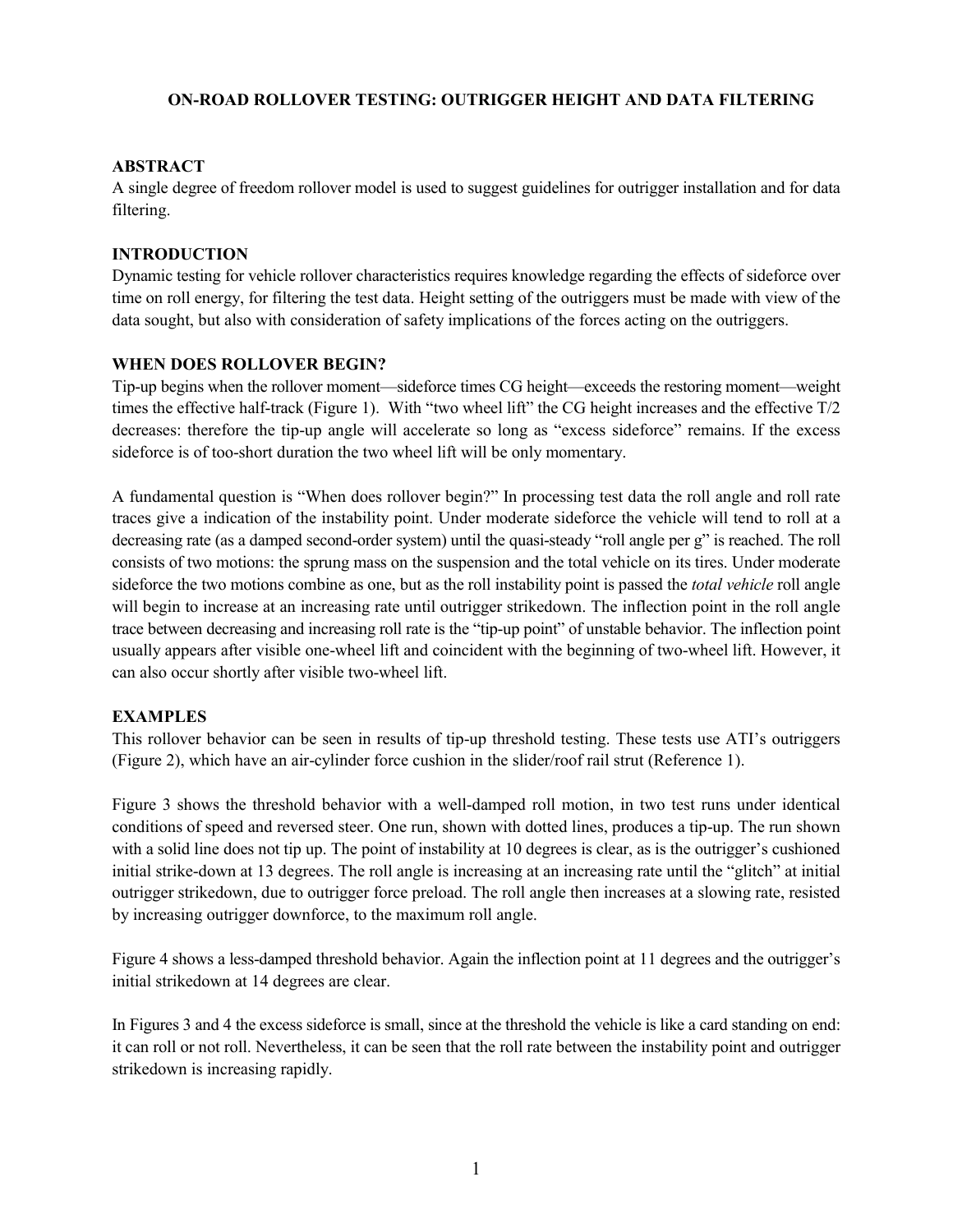In Figure 5 the excess sideforce is very large. The inflection point at 11 degrees where the roll angle "takes off" is there, but not so obvious. The roll motion powers through the outrigger's initial cushioned strikedown, until the hard limit of 23 degrees is reached.

# **OUTRIGGER HEIGHT DICHOTOMY**

For the inflection point to be reached, the outriggers must be set high enough to avoid interference. Outriggers take out energy and resist additional roll angle. Therefore, if they engage too early, the existence of tip-up cannot be verified, even if some minor "two wheel lift" is observed.

On the other hand, it will be shown in this report that the forces in the outrigger system, and especially the shock loads, increase rapidly as the roll allowed before touchdown is increased. The outriggers must counteract the moment due to excess side force, and they must absorb the momentum associated with roll velocity. A system set too high will be subjected to extreme loading.

## **ADDITIONAL QUESTIONS**

A second fundamental question is "Will complete rollover occur in this maneuver if outriggers weren't there?" As noted above, the test data must show that excess sideforce exists for enough time to complete the rollover process in the absence of the outrigger system.

A third fundamental question is "What lateral acceleration was needed to cause rollover?" In processing data the lateral acceleration trace is always noisy and must be filtered. Filtering consists of averaging out those noise peaks and valleys which are too short to affect tip-up. A given average value must be present for sufficient time that complete rollover would have resulted in the absence of outriggers.

The simplified analysis in this report examines these questions, to provide objective guidelines for outrigger use and tip-up data processing.

# **ROLLOVER DYNAMICS**

A sidepull or centrifuge test defines an "sidepull T/2h", which exists at quasi-steady state tip-up. As indicated in Figure 6, the effective T/2 is the horizontal distance from the vertical projection of the CG (as deflected by suspension elasticity and suspension roll angle) to the deflected tire. Effective h is the height of the vehicle CG under the steady state tip-up load.

Dynamic loading may exceed the sideforce which produces the steady state roll angle, suspension and tire deflections. However, of much greater importance are the deflections, principally roll angle, due to dynamic excess caused by stored energy in the rollover maneuver. For example, typical roll angles at steady state wheel lift are 6–8 degrees; while typical roll angles at the dynamic inflection point are usually 10–12 degrees. Sideforce is not capable of *causing* these extreme roll angles. The roll momentum caused by the maneuver powers the roll angle well past the steady state response point; and the sideforce, because of the reduced T/2h, is capable of holding or further increasing that excess roll angle. In other words, the sideforce is "excess" over the *reduced T/2h*. In fact, testing experience has demonstrated that the lateral acceleration at the tip-up threshold is usually less than the steady state sidepull figure.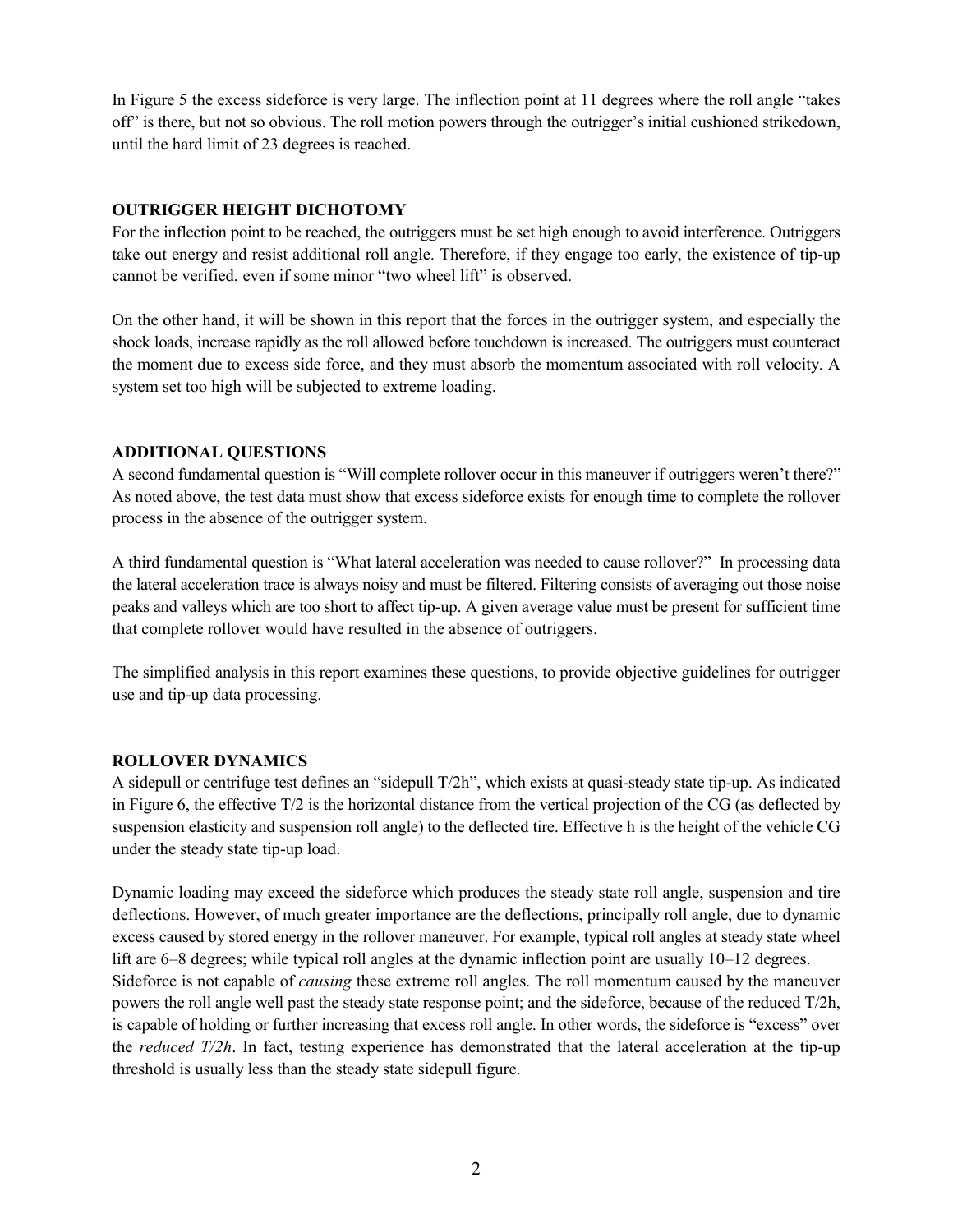## **CENTER OF TOTAL VEHICLE ROLL**

A vehicle's total roll angle is composed of the sprung mass rolling about the suspension roll angle, plus the total vehicle rolling due to vertical and lateral deflection of the tires. A vehicle-mounted gyroscope measures this total angle, as does the sidepull test. While suspension roll centers are usually above ground, the "center of roll" of the total motion is always well below ground until the roll motion is entirely about the tire fulcrum.

In the computations, the CG height is held constant, while the total roll angle is increased to various excess values preceding tip-up. The distance to the total vehicle roll center takes into account both suspension roll angle and tire deflections.

## **METHOD OF ANALYSIS**

For our analysis we use the undeflected values of T/2 and h along with the steady state tip-up values determined in a sidepull test. We then extrapolate the differences, assuming uniform gradients, to "excess total vehicle roll angle" of 80, 100, and 120 percent, which result in a decreased "effective T/2h". These values are used, along with the sidepull lateral acceleration, to calculate roll acceleration, velocity and angles, etc.

The computations do not include any direct contribution from initial roll momentum. In Figures 3 and 4, the roll velocity is negligible at the inflection point where our analysis begins: the momentum contribution consists of the excess roll angle (or its equivalent in excess sideforce) on which the analysis is based.

Roll acceleration is found for various magnitudes of excess roll angle, and the nonlinear equations are plotted vs time. Roll velocity and angle, and roll kinetic energy and required potential energy are found by numerical integration and plotted vs time. The length of time that the lateral acceleration must be applied is found from equality of kinetic and potential energies. The computed time to equality is used in filtering actual test data by the running-average method, to determine the average lateral acceleration required for tip-up.

Figure 6 shows a vehicle on its suspension at incipient tip-up. The sprung mass is rolled to the angle  $\phi$  measured in the sidepull test. The fulcrum for tip-up is not the center of the tire tread, but the outer shoulder of the deformed tire. The CG moves toward the fulcrum due to roll angle and to tire and suspension deformation; and it may rise or fall somewhat due to suspension geometry. CG height becomes  $h_{\text{eff}}$  and the half-track becomes  $(T/2)_{\text{eff}}$ .

Figure 7 shows the vehicle during tip-up. Taking moments about the fulcrum, we have the weight (mg) of the vehicle times the lateral distance  $(T/2)_{\text{eff}} = k \cos \text{ine} (\theta + \theta_0)$  as restoring moment, acting to keep the vehicle down; and the inertial force (ma) times the height distance  $h_{eff} = k \sin(\theta + \theta_0)$  as rollover moment acting to tip it up. The rollover acceleration is found from the difference between the restoring moment and the rollover moment, divided by the moment of inertia of the complete vehicle about the tire fulcrum. The *tip-up angle* is θ, so the angle between the horizontal and the line from the fulcrum to the CG becomes  $θ+θ_0$ .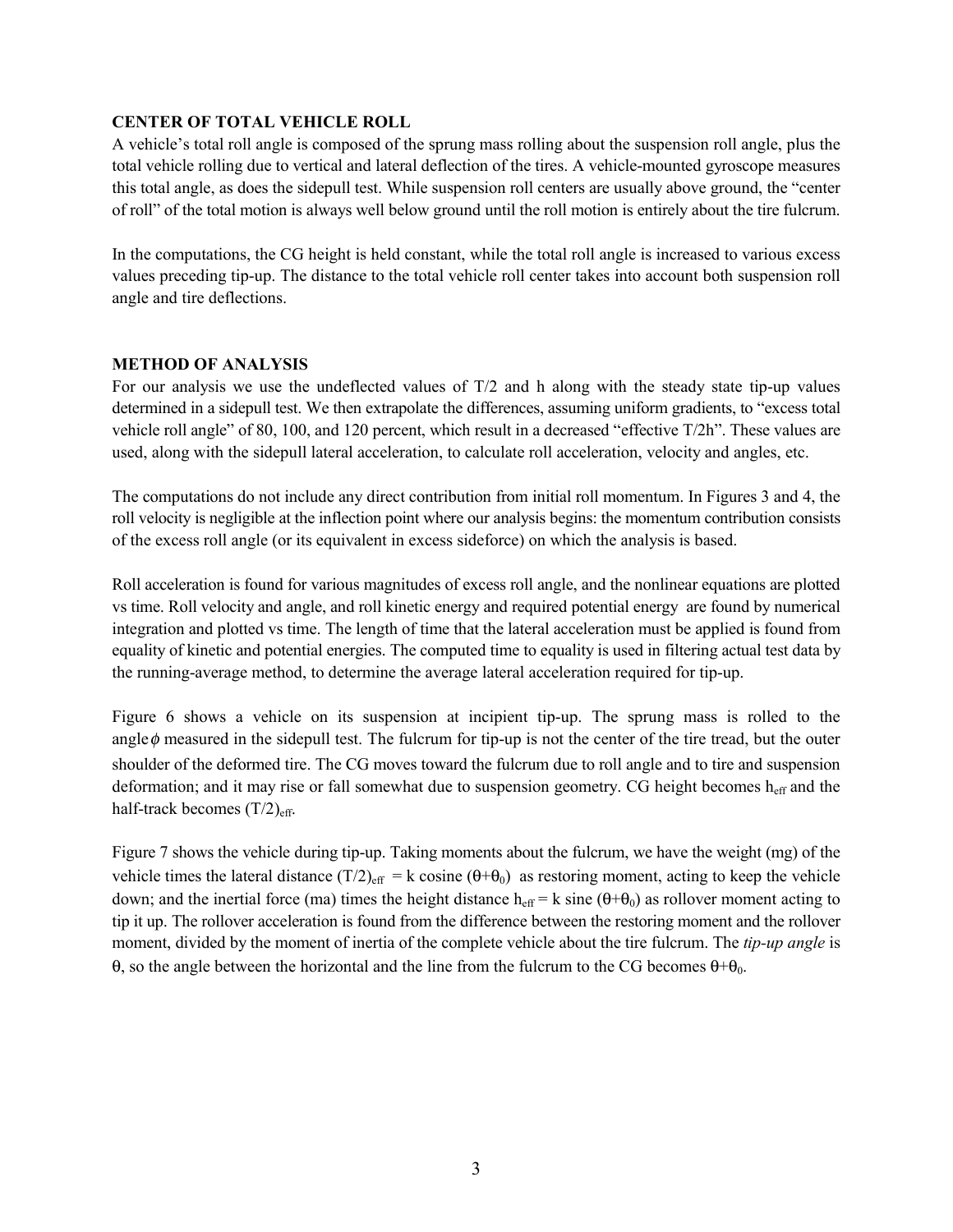## **HYPOTHETICAL VEHICLE**

We assume a light SUV or pickup with a CG of 25 inches and a 55 inch track width. Geometric T/2h is therefore 1.10. We further assume a steady state sidepull or centrifuge liftoff at 0.9g. The roll gradient is 6 degrees/g, so roll angle at 0.9g is 5.4 degrees. We assume a CG rise of 0.5 inches for all liftoff conditions (no suspension travel after liftoff). Weight is 2550 pounds and roll moment of inertia is 310 lb-ft-sec<sup>2</sup>.

At 0.9g, from the effective T/2h = 0.9, we find  $T/2 = 0.9$  (h + 0.5) = 23 inches.

Reduction in T/2 is  $27.5 - 23 = 4.5$  inches.

Distance from CG to "roll center of total vehicle" is found from  $4.5 = R \sin(5.4 \text{ degrees})$ . Then  $R = 4.5 / sin(5.4 \text{ degrees}) = 48 \text{ inches.}$ 

The moment of inertia about the CG is  $I_{xx}$ : but in tip-up the moment of inertia is that about the fulcrum, which is that about the CG plus the mass times the square of the distance from CG to fulcrum:

$$
I_F = I_{xx} + mk^2 \quad \text{where } k^2 = \left[ (T/2)^2 + h^2 \right] \tag{1}
$$

The angle  $\theta_0$  in Figure 7 is:  $\theta_0 = \tan^{-1} \left[ h/(T/2) \right]$ 

| <b>EXCESS</b> | <b>ANGLE</b> | $48\sin\theta$ | $(T/2)_{\text{eff}}$ | $(T/2h)_{eff}$ |      | $\mathbf{I}_\mathrm{F}$ |
|---------------|--------------|----------------|----------------------|----------------|------|-------------------------|
| percent       | degrees      | inches         | inches               | inches         |      |                         |
|               | 5.4          | 4.5            | 23.0                 | 0.90           | 34.3 | 957                     |
| 80            | 9.7          | 8.1            | 19.4                 | 0.76           | 32.0 | 873                     |
| 100           | 10.8         | 9.0            | 18.5                 | 0.73           | 31.5 | 856                     |
| 120           | 11.9         | 9.9            | 17.6                 | 0.69           | 31.0 | 838                     |

#### **TABULAR DATA**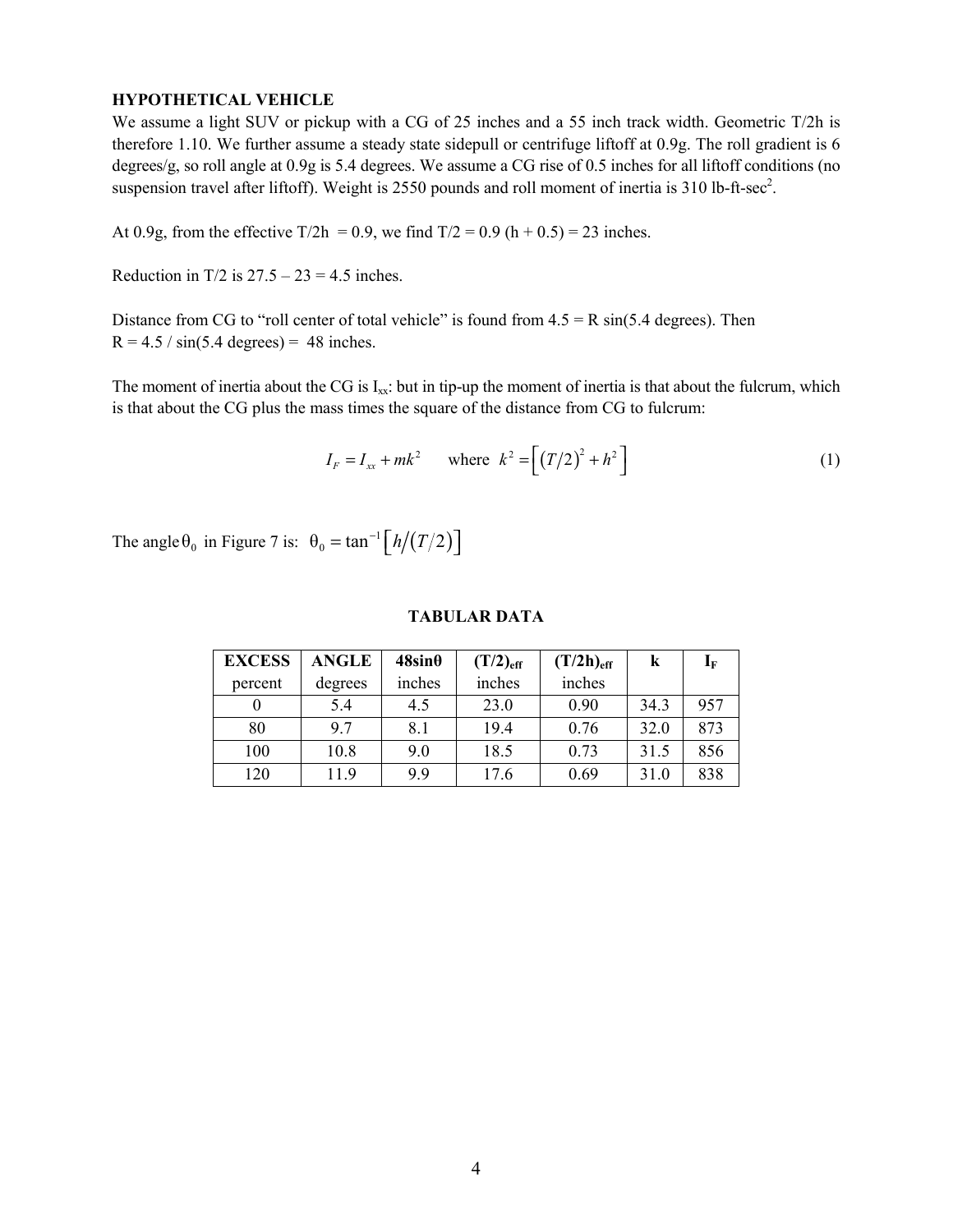#### **COMPUTATIONS**

Taking moments,

$$
I_F \ddot{\theta} = -mgk \cos(\theta + \theta_0) + mak \sin(\theta + \theta_0)
$$
 (2)

$$
\ddot{\theta} = (m g k / I_F) \left[ -\cos(\theta + \theta_0) + (a/g)\sin(\theta + \theta_0) \right]
$$
 (3)

Note that:

at 
$$
\theta = 0
$$
 and  $\ddot{\theta} = 0$ :  
at  $(\theta + \theta_0) = 90$  degrees :  $\ddot{\theta} = m(a/g)k$ 

The angular acceleration equation is plotted vs  $\theta$  for several values of excess (Figure 8); then it is numerically integrated to plot angular velocity vs time (Figure 10); and integrated again to plot angle vs time Figure (11). Roll acceleration is then plotted against time (Figure 9).

During rollover,

kinetic energy = 
$$
\frac{1}{2}I_F \dot{\theta}^2
$$
 (4)

Remaining potential energy for rollover =  $mg[k - k \sin(\theta + \theta_0)]$  (5)

Kinetic energy and required potential energy are plotted vs time on the same graph in Figure 12. Where kinetic energy equals or exceeds required potential energy the rollover can be completed without additional sideforce. The intersections show "crossover time" vs excess roll angle. Referring these points to Figure 11 yields 23, 25, and 27 degrees tip-up at the crossover times for 120, 100, and 80 percent excess.

## **OUTRIGGER LOADING**

The outriggers must cancel the tip-up moment due to excess sideforce, and they must absorb the kinetic energy resulting from roll momentum. The excess sideforce moment is found from Figure 8 or from Figures 9 and 11. The kinetic energy is found from Figures 11 and 12. The energy is absorbed by force through a distance, so outrigger compliance reduces the required force. However, outrigger compliance also increases the allowable roll angle and therefore the maximum moment from excess sideforce; so it cannot be overdone. Too high an allowable roll angle also increases the shock that the driver experiences when the vehicle "free-falls" at the completion of the tip-up maneuver. These factors entered into the design of ATI's force-cushioned outriggers.

## **FILTERING OF LATERAL ACCELERATION DATA**

Lateral acceleration required to produce rollover is often used as a vehicle figure of merit. But from the analysis herein (and from simple engineering logic) a *combination of lateral acceleration and time* is required. A running-average filter is one in which each point is the average of preceding and following values. For example, with a 1 second running average filter each point is the average of values up to ½ second before and ½ second after that point. In test data, the *peak* value of a running-averaged lateral acceleration trace is the maximum acceleration *sustained* for a time equal to the filter time period.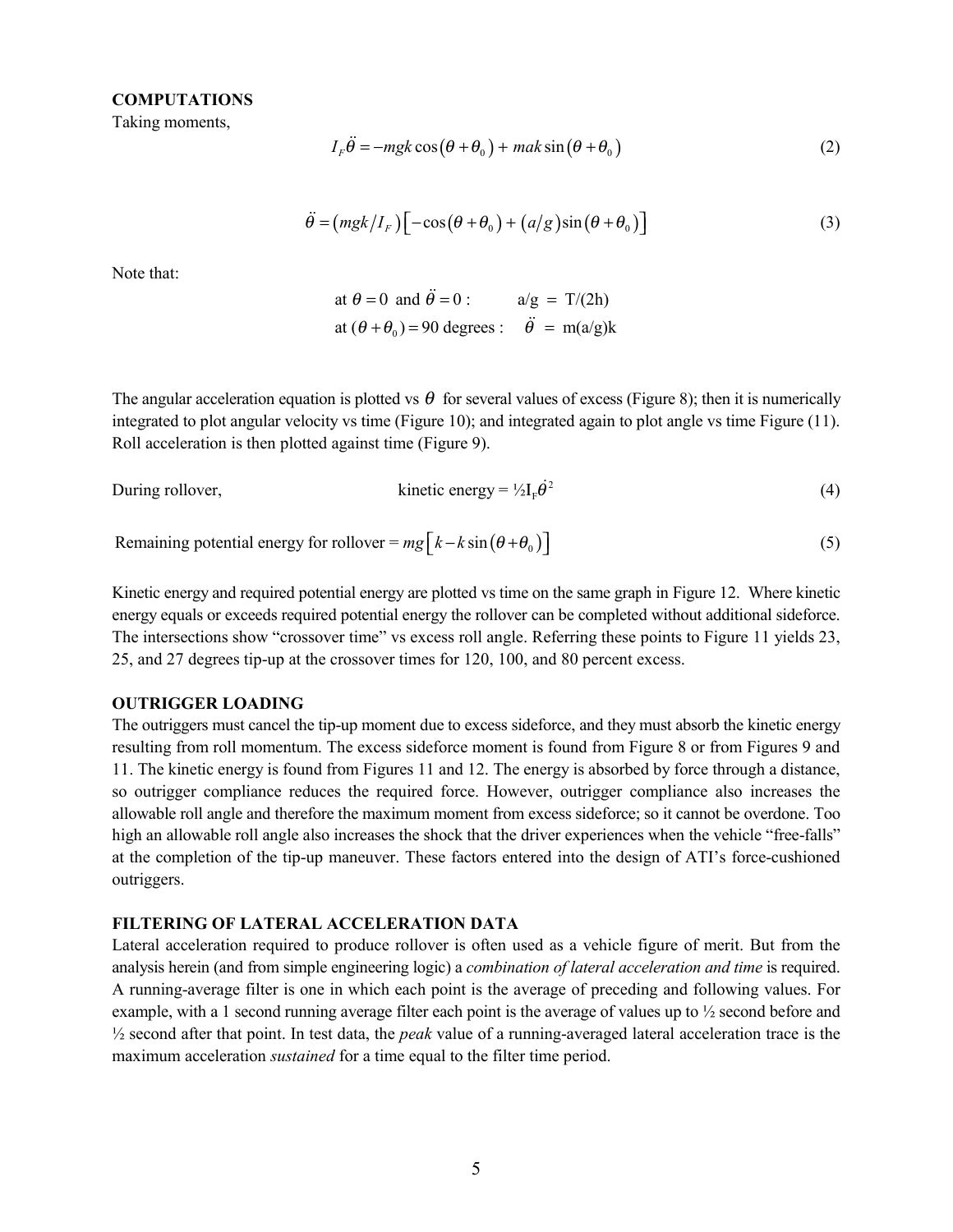## **SELECTION OF FILTER TIME**

When the kinetic energy due to tip-up momentum exceeds the potential energy required to reach 90 degrees roll angle, the roll will be completed with no further application of sideforce. This point is shown in Figure 12. Up to this point an average lateral acceleration must be maintained, equal to the excess lateral acceleration on which Figure 12 is based. From this analysis, ATI has chosen a 0.5 second running-average filter for lateral acceleration data in its reversed steer test protocol. Significant sideforces exist before and after the actual filter time: for this reason ATI chose 0.5 seconds over the 0.6 indicated in Figure 12. Based on their own analyses of the problem, Ford (Reference 5) and NHTSA (Reference 6) have recently chosen 0.4 second runningaverage filters.

Figure 13 shows the 5 Hz filtered lateral acceleration trace from the tip-up in Figure 4, along with the result after a 0.5 second running-average filter.

# **LATERAL ACCELERATION AT ROLLOVER**

If the suitably filtered lateral acceleration is found for a *minimum tip-up* run and a *maximum non-tip* run, their *average* can be called "the lateral acceleration at rollover". This definition, originated by Toyota, has been used in all ATI test reports since 1998 as the most suitable figure of merit for rollover resistance. The maximum lateral acceleration in a non-tip run must defined as that which occurs in the vicinity of maximum roll angle, since as a vehicle slides to a stop it sometimes exhibits high values of lateral acceleration which are meaningless without a simultaneous "excess roll angle"

## **BUMP STOPS**

The effects of bump stops is not included in this analysis. When a vehicle rolls into its stops, any kinetic energy of suspension roll becomes tip-up energy. However, data from systematic testing indicates that roll angle increases at a decreasing rate before the unstable inflection point, so suspension-roll kinetic energy is small (unless excess lateral acceleration is very high, in which case bump stops don't matter). Since the tip-up moment of inertia is about 3 times that of suspension roll inertia, the bump stop effect should generally be negligible in testing for untripped rollover thresholds.

## **PREVENTING ROLLOVER**

The analysis herein shows that the primary cause of rollover is a reduced T/2h. Measures that will increase rollover resistance by increasing effective T/2h are the following:

- 1. Increase geometric track width;
- 2. Increase suspension roll stiffness;
- 3. Increase suspension roll damping;
- 4. Decrease tire lateral elastic compliance (generally, lower section height tires);
- 5. Decrease suspension lateral compliance;
- 6. Decrease geometric CG height;
- 7. Increase plow tendency at high lateral accelerations (by roll couple distribution or tire load transfer sensitivity).

Note that these suggestions are made without consideration of possible effects on ride and handling, or of "the law of unintended consequences". In particular, increased roll stiffness and damping should be attained by nonlinear components that would come into play only at high values of roll angle and roll velocity.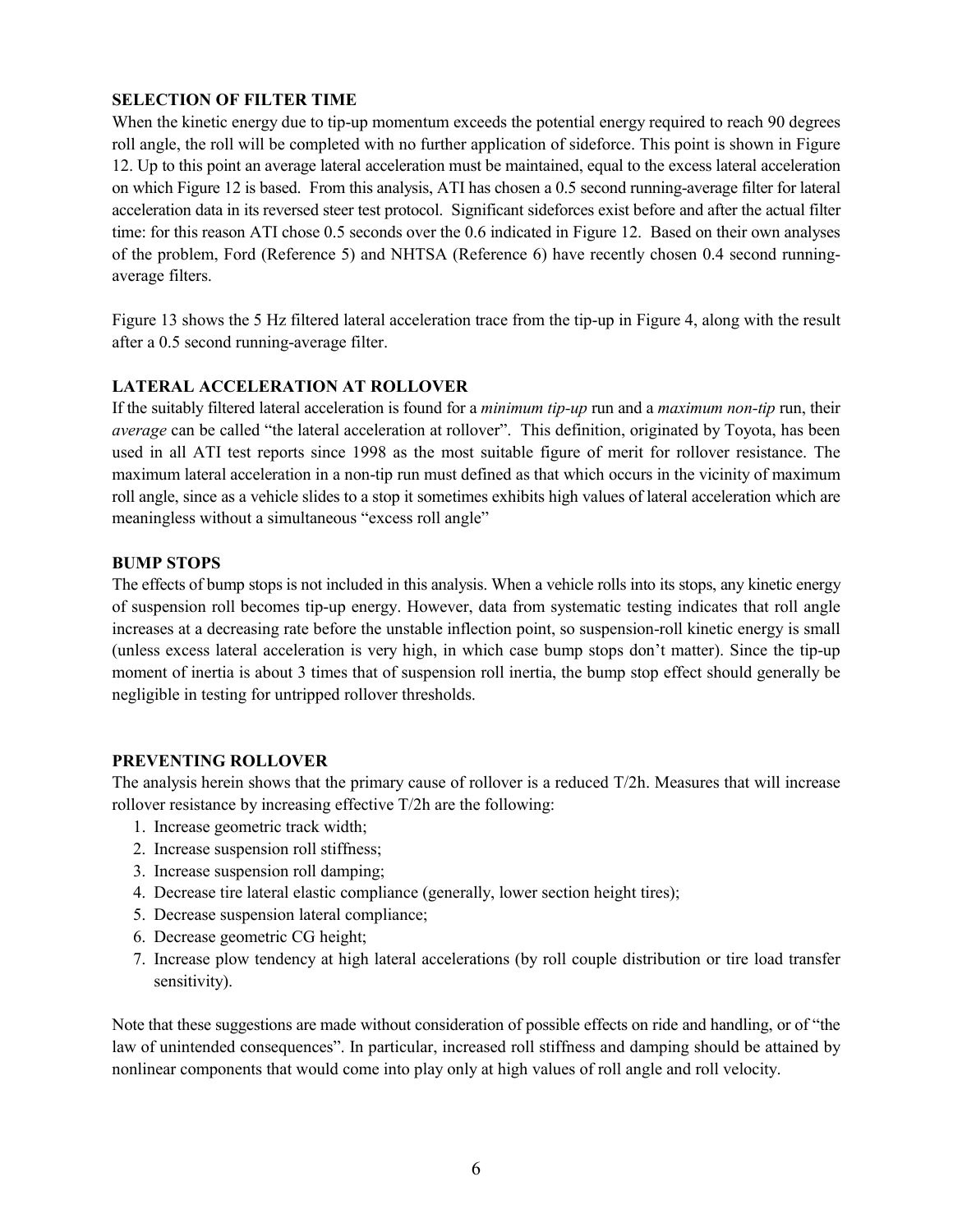### **REFERENCES**

- 1. ATI Technical Report No. 30130, *The Design of ATI's Outriggers*, January 30, 2003.
- 2. ATI Test Report 102400: *Reversed Steer Testing 1994 Mazda 2300 RWD Pickup,* at 8A-10:53 and 8A-12:33.
- 3. ATI Test Report 082001: *Reversed Steer Testing 1993 Suzuki Sidekick 4-Door 4WD,* at 6-29:20 and 6-31:15.
- 4. ATI Data File 101001: *ISO Task Force Testing, NHTSA PRISM, 1993 Suzuki Sidekick* at 2-37:17.
- 5. Ford Motor Company Comments to *NHTSA Consumer Information Regulations, Rollover Resistance, Docket No. NHTSA-2001-9663*, page 8 of 9.
- 6. G.J. Forkenbrock, W.R. Garrott, M. Heitz and B.C. O'Hara, *A Comprehensive Experimental Evaluation of Test Maneuvers That May Induce On-Road, Untripped Rollover.* Phase IV of NHTSA's Light Vehicle Rollover Research Program, DOT HS 809-513, October 2002, Section 5.5.1.1.

## ACKNOWLEDGMENT

Our thanks to Attorney Paul F. Hultin of Wheeler, Trigg & Kennedy, whose constructive criticism regarding "eyeball filtering" of lateral acceleration data prompted the research described in this report.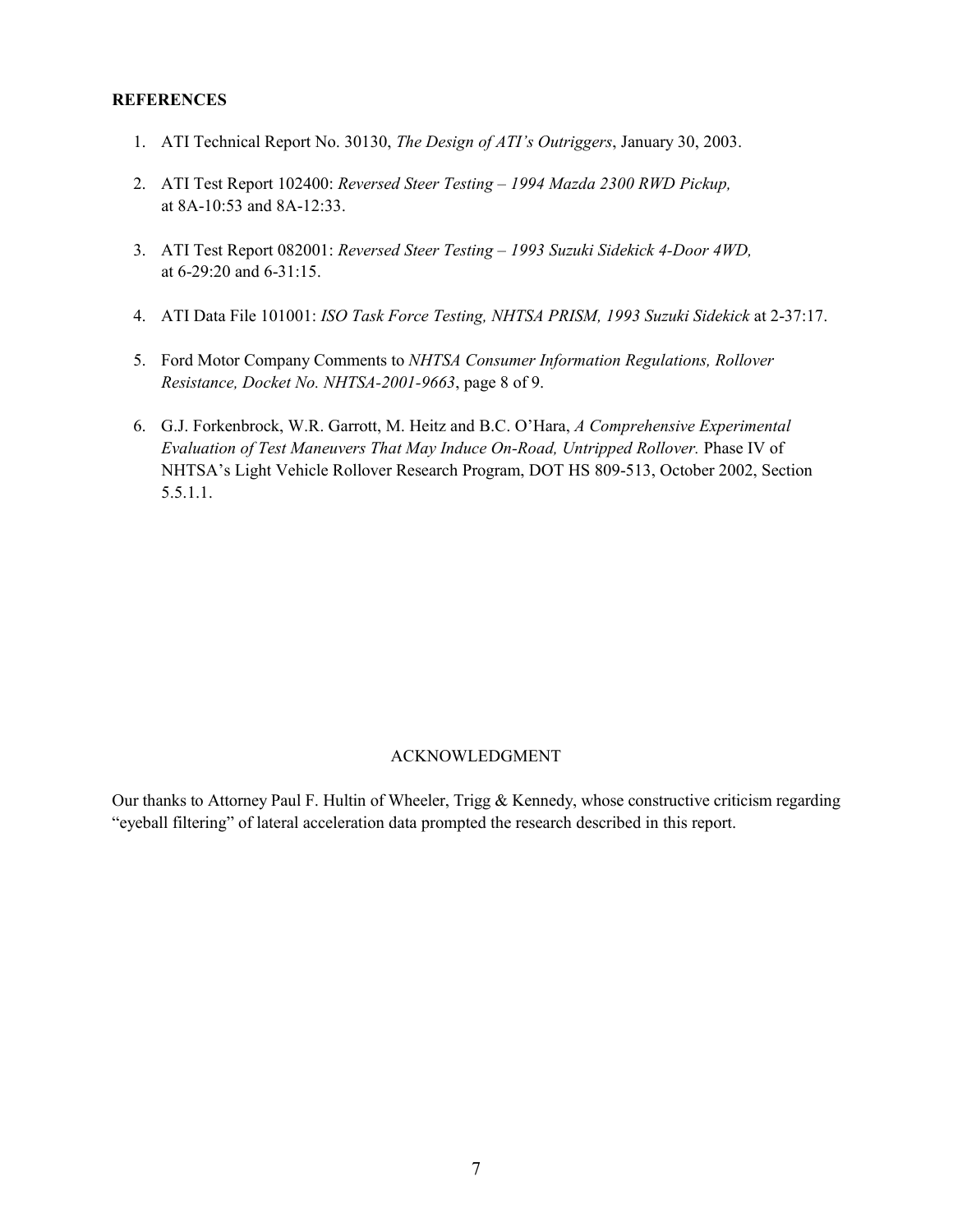

**Figure 1** Tire Side Forces at Rollover

| $ma_y h_{cg} = mgy_{cg}$ or |  | $\frac{a_y}{a_y}$ – $y_{cg}$ |
|-----------------------------|--|------------------------------|
|                             |  |                              |



**Figure 2** ATI's Outriggers (Light version**)**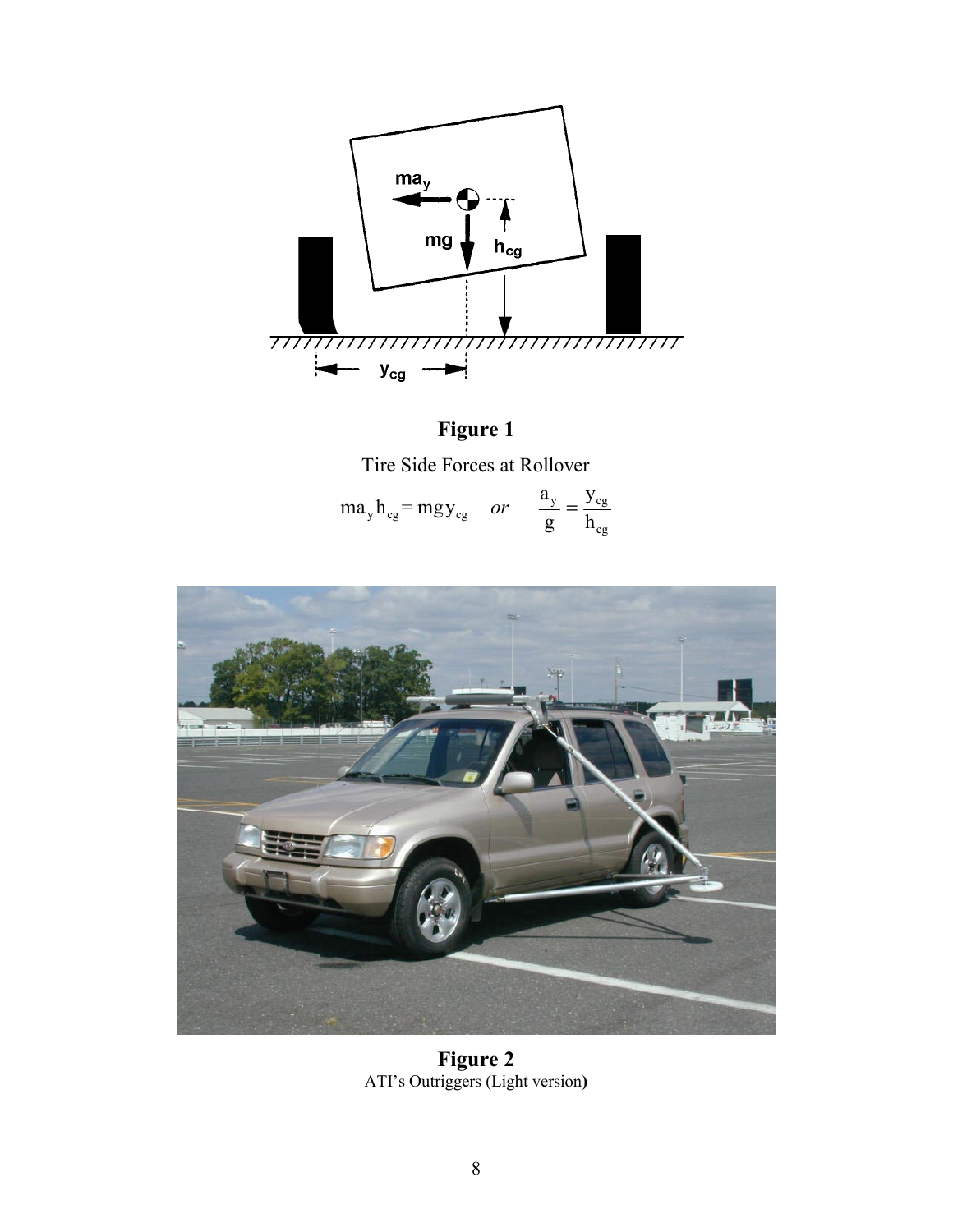

**Rollover Threshold response with small excess sideforce**



Rollover Threshold with oscillatory roll response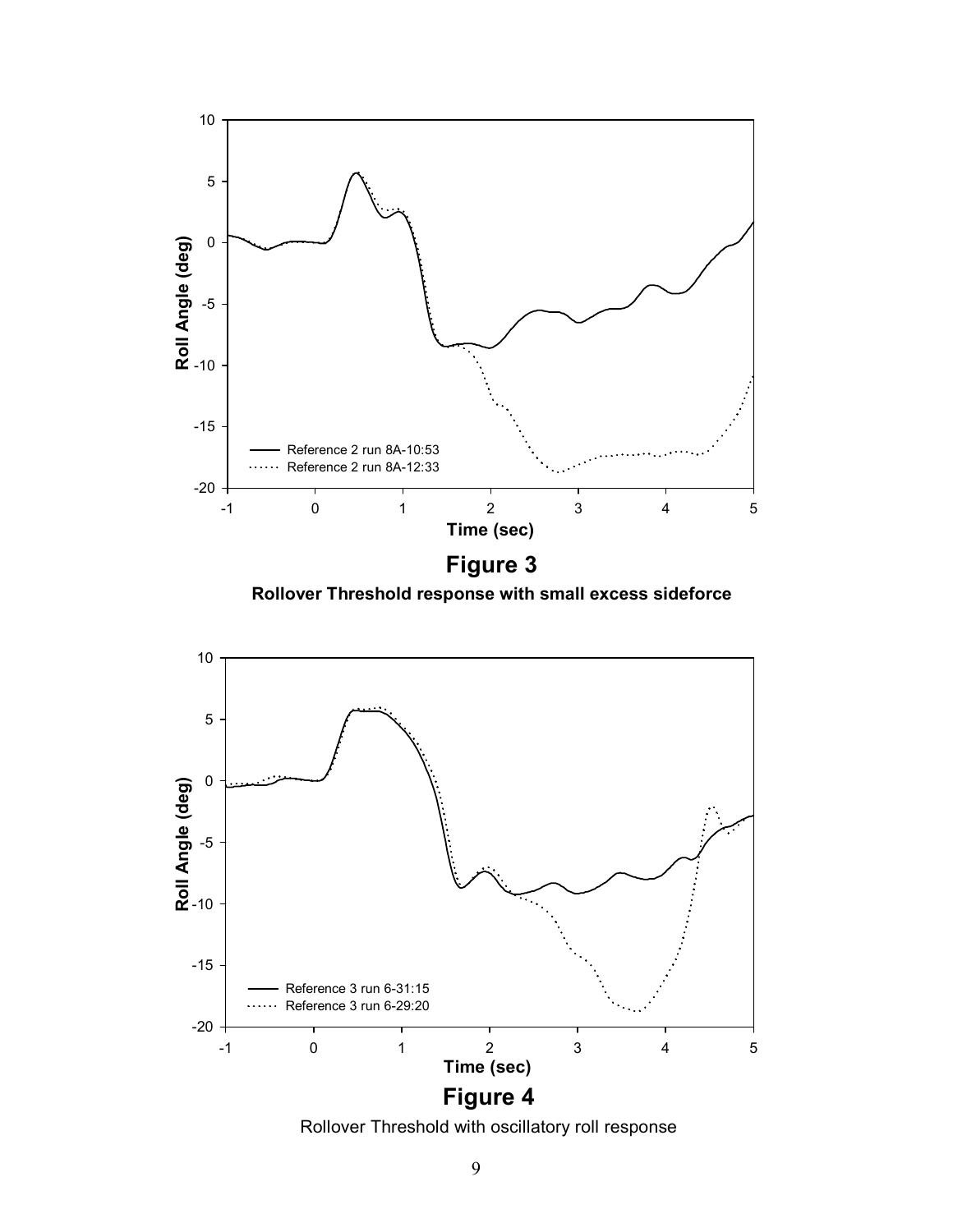

Rollover Response with large excess sideforce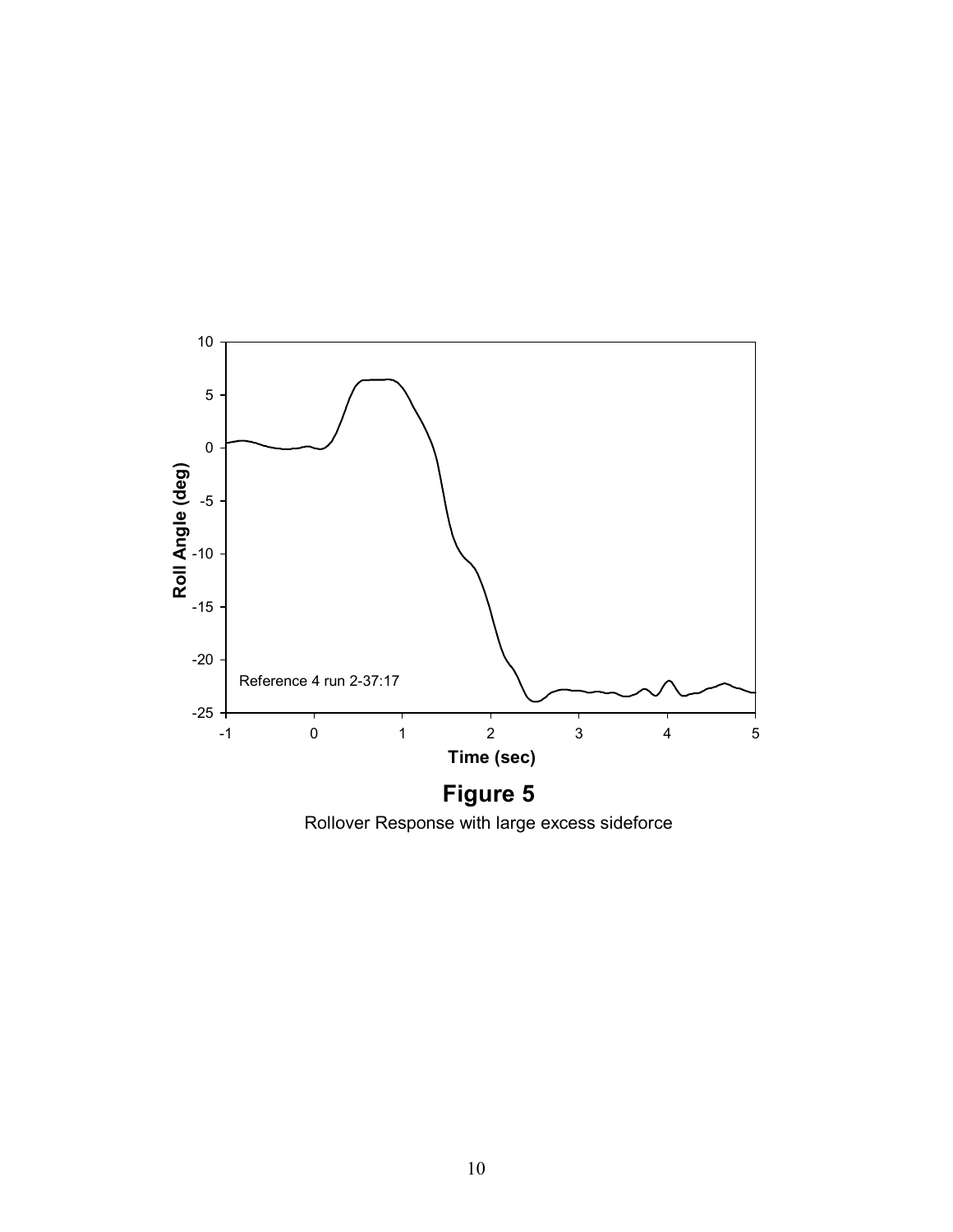

**Figure 6: Vehicle at Incipient Tip-up**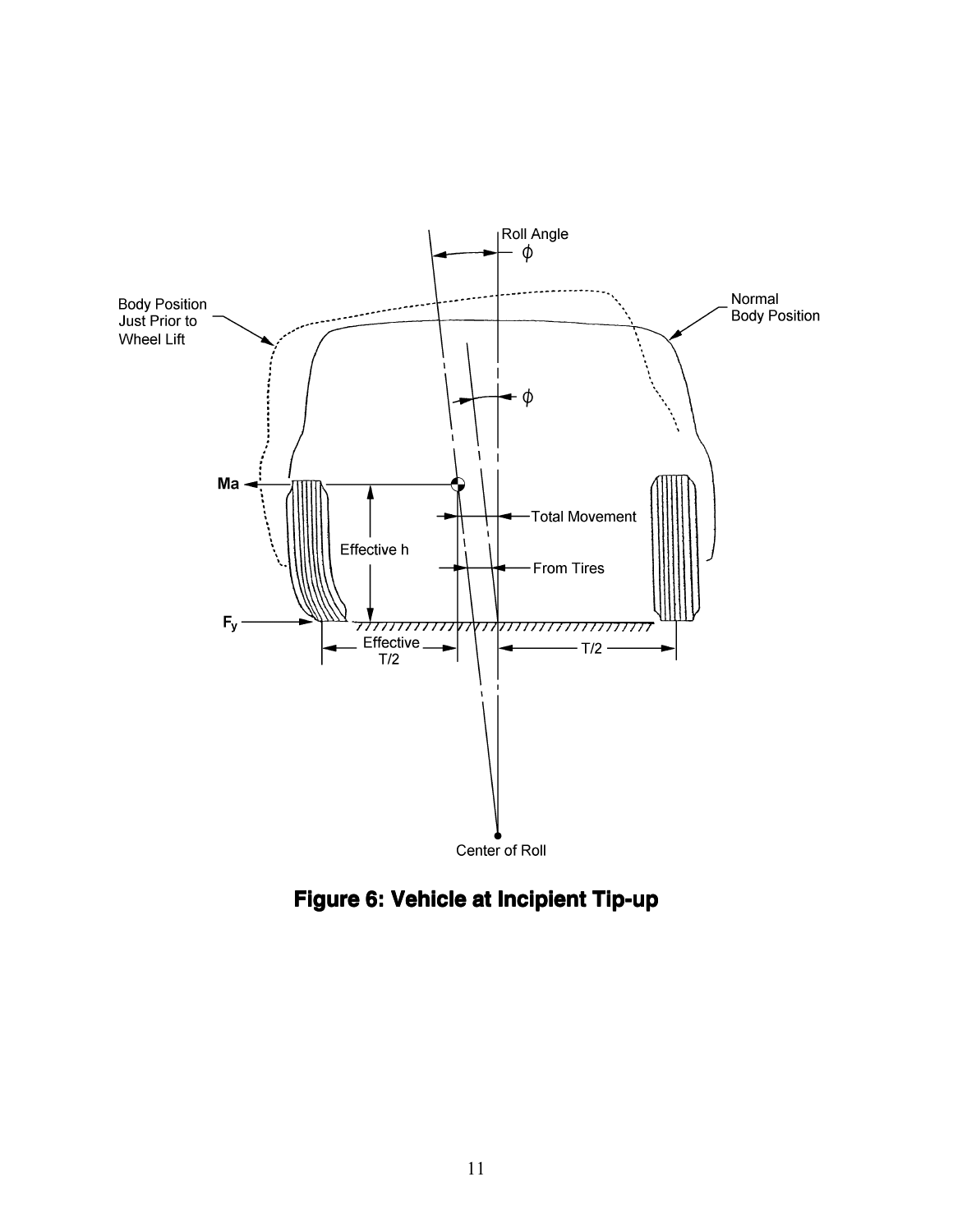

**Figure 7** Geometry During Tip-Up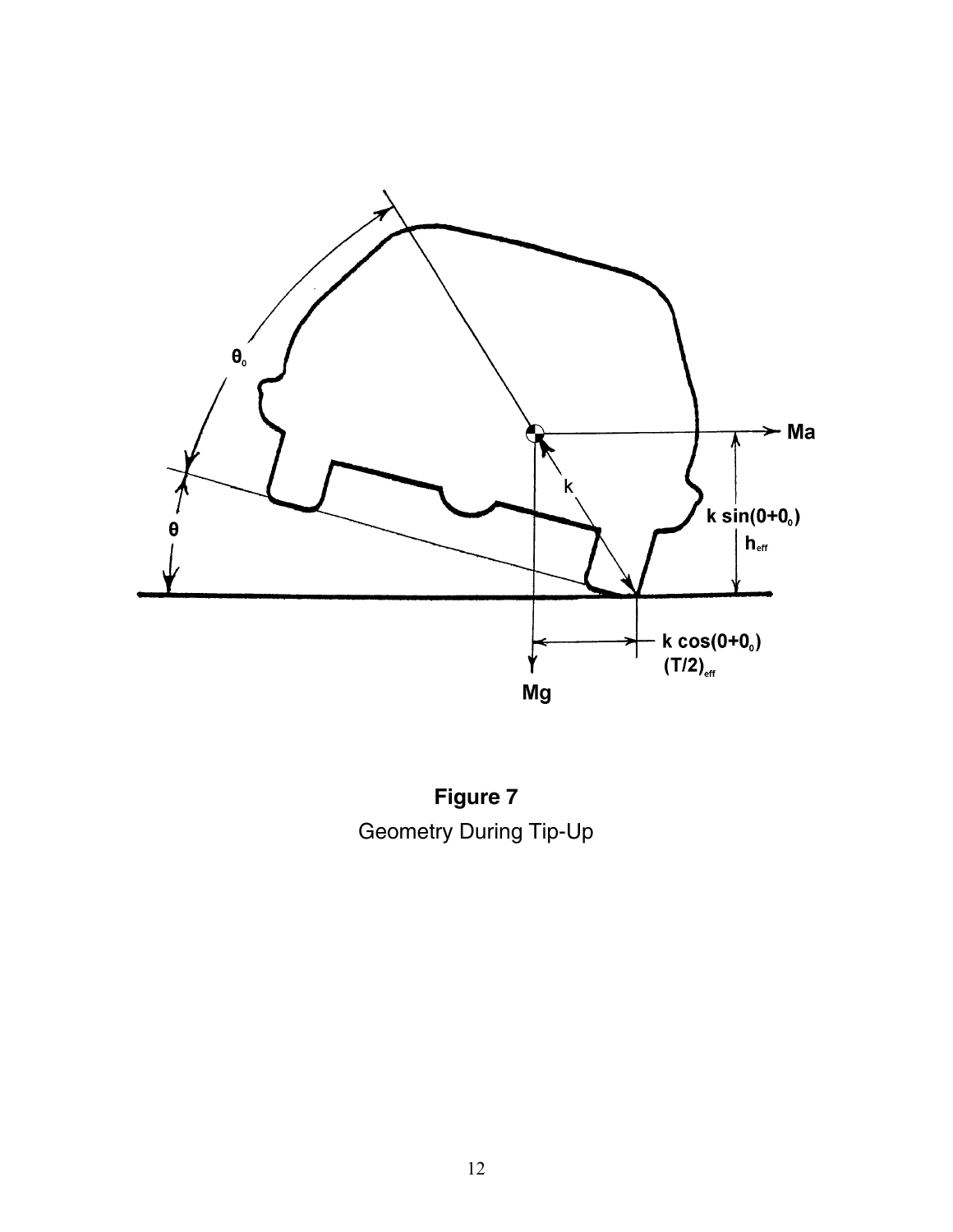

**Figure 8: TIP-UP ACCELERATION vs TIP-UP ANGLE for Light SUV**



**Figure 9: TIP-UP ACCELERATION vs TIME for Light SUV**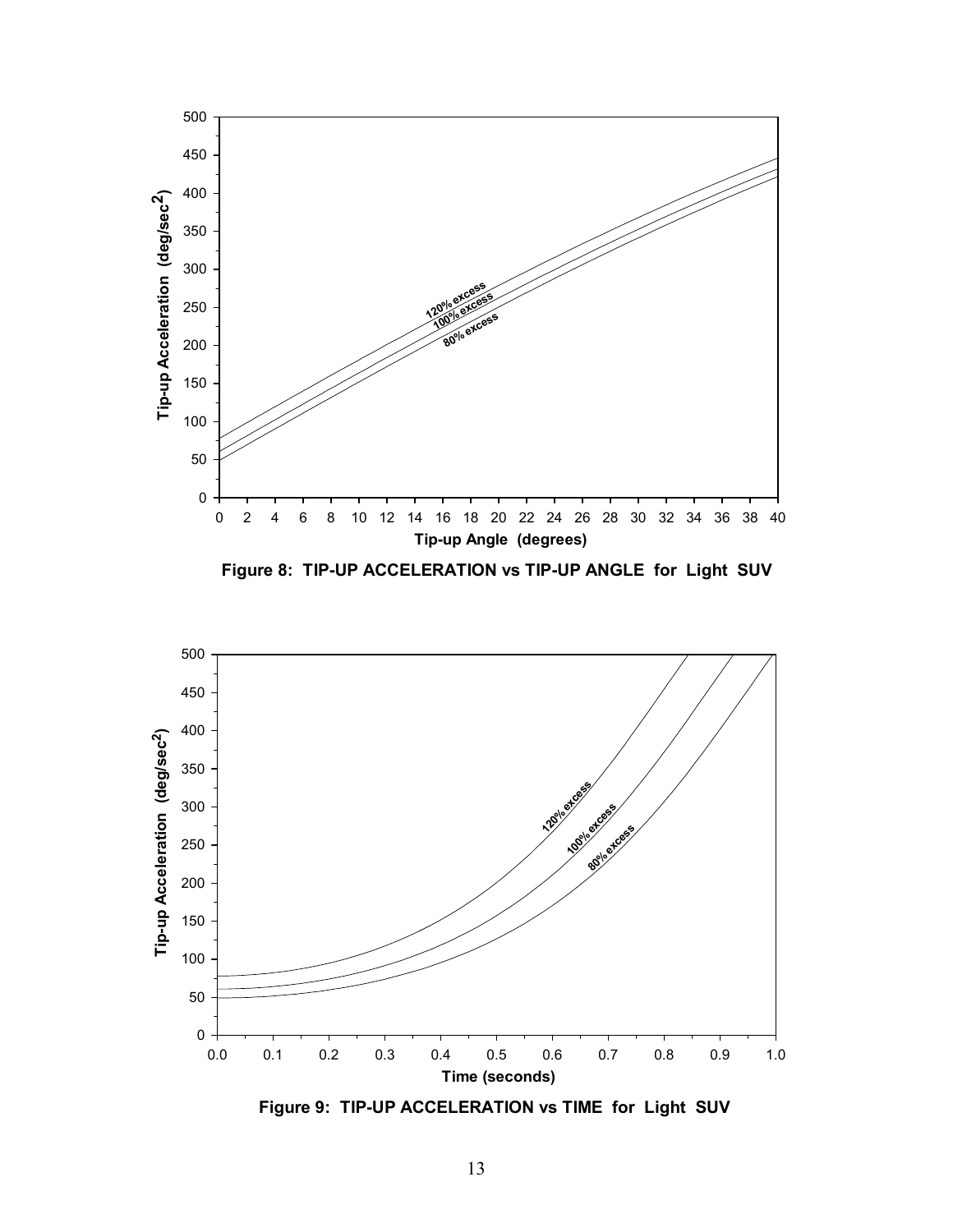

**Figure 11: TIP-UP ANGLE vs TIME for Light SUV**